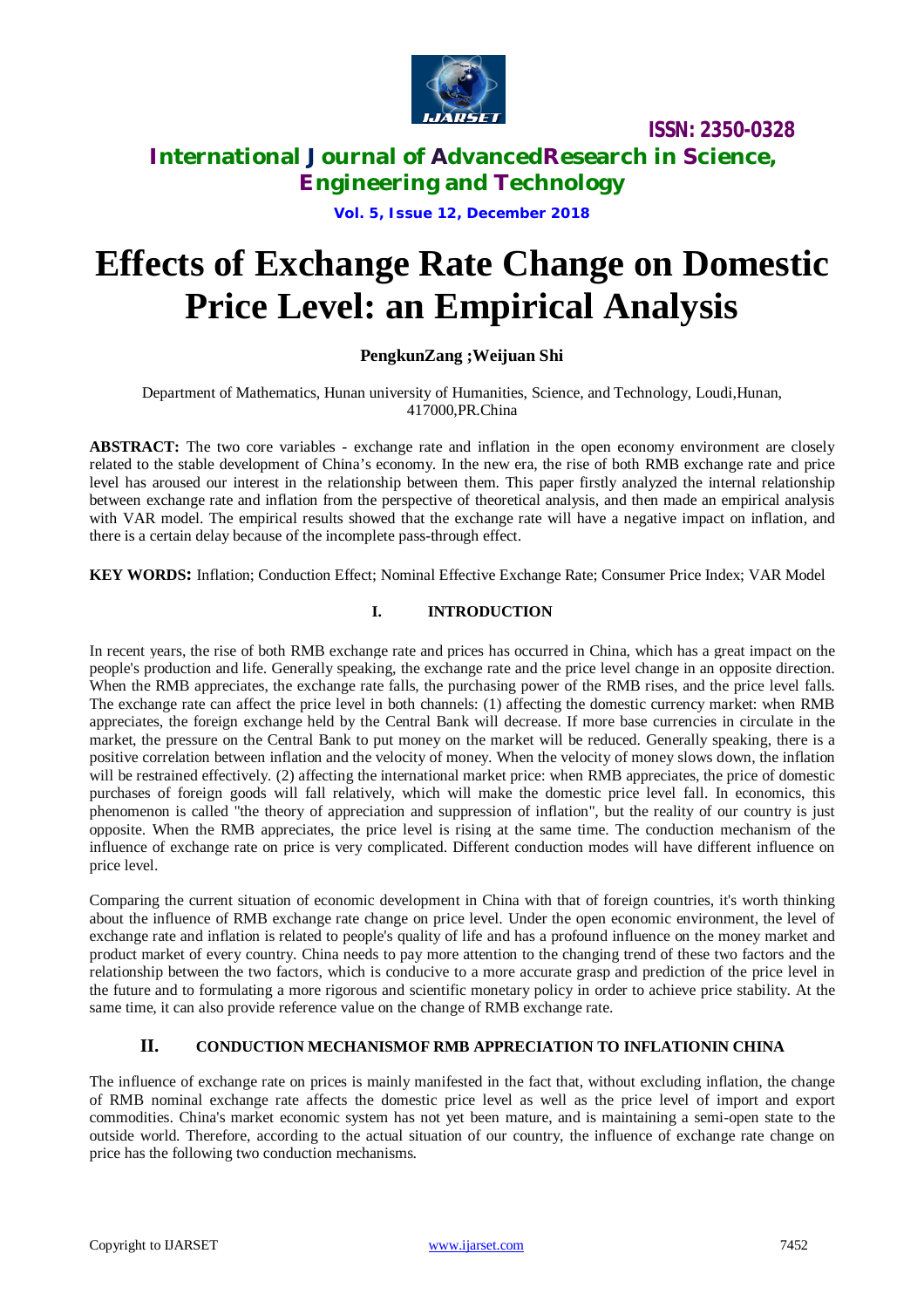

# **International Journal of AdvancedResearch in Science, Engineering and Technology**

**Vol. 5, Issue 12, December 2018**

#### **1) Direct conduction mechanism**

The exchange rate change directly causes the change of price, and the effect of price pass-through is directly reflected in the change of price of imported commodity. Taking the RMB exchange rate change as an example, if the RMB appreciates relatively, the purchasing power of RMB increases, and the prices of foreign commodities fall relatively compared with the past, and China will import more foreign goods. This exchange rate change is directly reflected in the commodity price level.

#### **2) Indirect conduction mechanism**

Exchange rate change also indirectly affects the prices of imported commodities by influencing the macro and micro economic environment, and through market mechanisms. The conduction process will be relatively long. There is conduction delay from exchange rate to general price level. In general, the effect of exchange rates on domestic price levels is based on the following conduction mechanisms:

First, monetary supply mechanism. The monetary supply mechanism refers to changing price level through changing the supply of money, mainly including adjusting the international balance of payments, changing the supply channels of money and regulating the level of foreign exchange. When the RMB appreciates, the actual demand for currency in the money market and the product market will decrease and the supply will exceed the demand. To balance supply and demand, the Central Bank will adjust the supply of money. At the same time, in the foreign exchange market, the appreciation of the RMB will increase the price of our country relative to foreign commodities. Our exports will be reduced, while our imports will increase. The level of our foreign exchange reserves will fall, and the RMB will flow out. These two ways can reduce the price level of our country at the same time.

Second, monetary wage mechanism. After the appreciation of RMB, the nominal wage of our country remains unchanged, and the price of imported goods declines relatively. Lower import prices mean higher real incomes for residents and more demand for lower-priced imports. Because of the survival pressure, the manufacturers of imported substitutes will reduce the price of the goods; At the same time, the wage increases. Domestic labor units will lower the level of workers' wages, and the production cost of enterprises will decrease, which will lead to the reduction of the exfactory price of goods, thus lowering the domestic price level.

Third, substitution mechanism. After the appreciation of the RMB, the relative prices of imported commodities fall, while the prices of similar commodities produced in China rise relatively. These two commodities are substitutes for each other. Consumers will reduce their consumption of domestic goods and consume imported goods. That is, the import products can substitute the domestic similar products. In turn, the overall price will fall back to the price of imported products, which will lead to the decline of the domestic general price level.

#### **III. EXCHANGE RATE PASS-THROUGH EFFECT**

Exchange rate pass-through effect refers to the study concerning the impact of nominal effective exchange rate change of RMB on China's domestic price level (mainly consumer price) index. Exchange rate pass-through effects include complete exchange rate pass-through and incomplete exchange rate pass-through.

#### **1) Complete exchange rate pass-through**

Complete exchange rate pass-through means that the exchange rate changes of one country can timely impact the domestic and foreign prices. The effect of the exchange rate changes on expenditure conversion is very obvious, and then it can effectively adjust a country's trade balance. However, the complete exchange rate pass-through is based on the theory of purchasing power parity, which means that it is also based on the strict free competitive market and the assumption that there are no transaction costs, trade barriers and non-tradable goods. It is actually difficult to achieve. Therefore, there is no complete exchange rate pass-through in the real economic environment.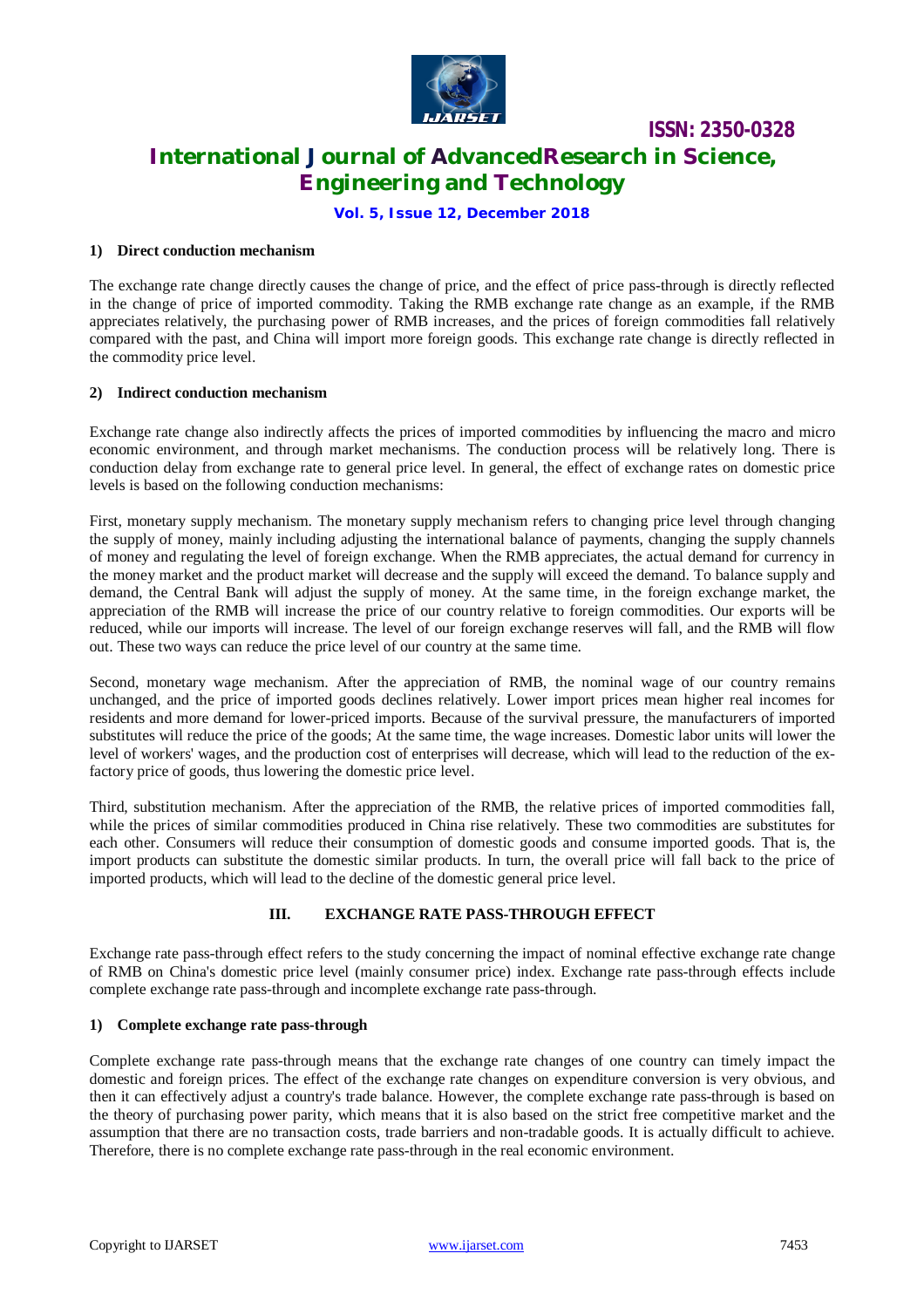

# **International Journal of AdvancedResearch in Science, Engineering and Technology**

**Vol. 5, Issue 12, December 2018**

#### **2) Incomplete exchange rate pass-through**

The main function of exchange rate in open economy lies in its expenditure conversion effect. The expenditure conversion effect means that the change of exchange rate first affects the price of import and export commodities, then the domestic price, and has an impact on the consumer's consumption choice. The incompleteness of exchange rate pass-through will weaken the effect of exchange rate expenditure conversion and result in exchange rate interruption. Assuming the exporters in a country can "price by the market", when the currency of the importing country depreciates, the exporter can reduce the export price expressed in its own currency to maintain its market share in the importing country. However, the incompleteness of exchange rate pass-through also weakens its function of adjusting trade balance to a certain extent, which will directly affect the choice of optimal monetary policy and the formulation of exchange rate policy in a country.

#### **IV. AN EMPIRICAL ANALYSISOFTHE CONDUCTION EFFECTOF RMB EXCHANGE RATEON INFLATIONIN CHINA**

#### **A. Selection of variables and sources of data**

In order to ensure the simplicity and accuracy of the empirical research process, this paper constructs four variables: Dependent variable: consumer price index (CPI) and three independent variables: Nominal effective exchange rate of RMB (NEER); supply of broad money (M2); VAR model of producer price index (PPI). The time range for the above data is from January 2016 to September 2018. CPI, M2 and PPI are selected from the National Bureau of Statistics and NEER from BIS (Bank for International Settlements) database.

#### **B. Data stationarity test**

First of all, the stability of the data is checked by ADF. The value of ADF statistics of the variable NEER, M2 is greater than the critical value by inputting the data into Eviews7.2 system. The data are not stationary, so there is a need to make a first difference on the variable and rename the variable after the first-difference to DNEER, DM2. The processed data are re-entered into the system to show that the variable data are stable, as shown in Table1:

| statistics of | ADF statistics      |         | critical value                   |                        |                |  |
|---------------|---------------------|---------|----------------------------------|------------------------|----------------|--|
| variable      | T statistical value | P value | 5%                               | 10%                    | smoothness     |  |
| cpi           | $-5.154256$         | 0.0002  |                                  | $-2.95711$ $-2.617434$ | steady         |  |
| neer          | $-2.471284$         |         | $0.1319$ -2.960411 -2.61916      |                        | non-stationary |  |
| m2            | $-0.697323$         |         | $0.8316$ -2.971853 -2.625121     |                        | non-stationary |  |
| ppi           | $-3.784234$         |         | $0.0074$   -2.960411   -2.61916  |                        | steady         |  |
| Dneer         | $-3.398067$         | 0.0188  | $-2.960411$ $-2.61916$           |                        | steady         |  |
| Dm2           | $-5.269751$         |         | $0.0002$   -2.971853   -2.625121 |                        | steady         |  |

Table 1

At the 5% or 10% significant level, NEER, M2 cannot refuse the original hypothesis of the existence of unit root; After the first difference, all variables can reject the original hypothesis at the significant level of 5% or 10%, and the data is stationary.

#### **C. Test of VAR Model**

#### 1) Determination of optimal lag order

In order to ensure that the constructed VAR model is optimal, it is necessary to determine the optimal lag order. The results in Table 2 show that the VAR model is optimal when the lag order is 4 according to the FPE, AIC and HQ criteria. Therefore, the optimal lag order is determined to be 4 orders, and the model is established by using the four periods of lag.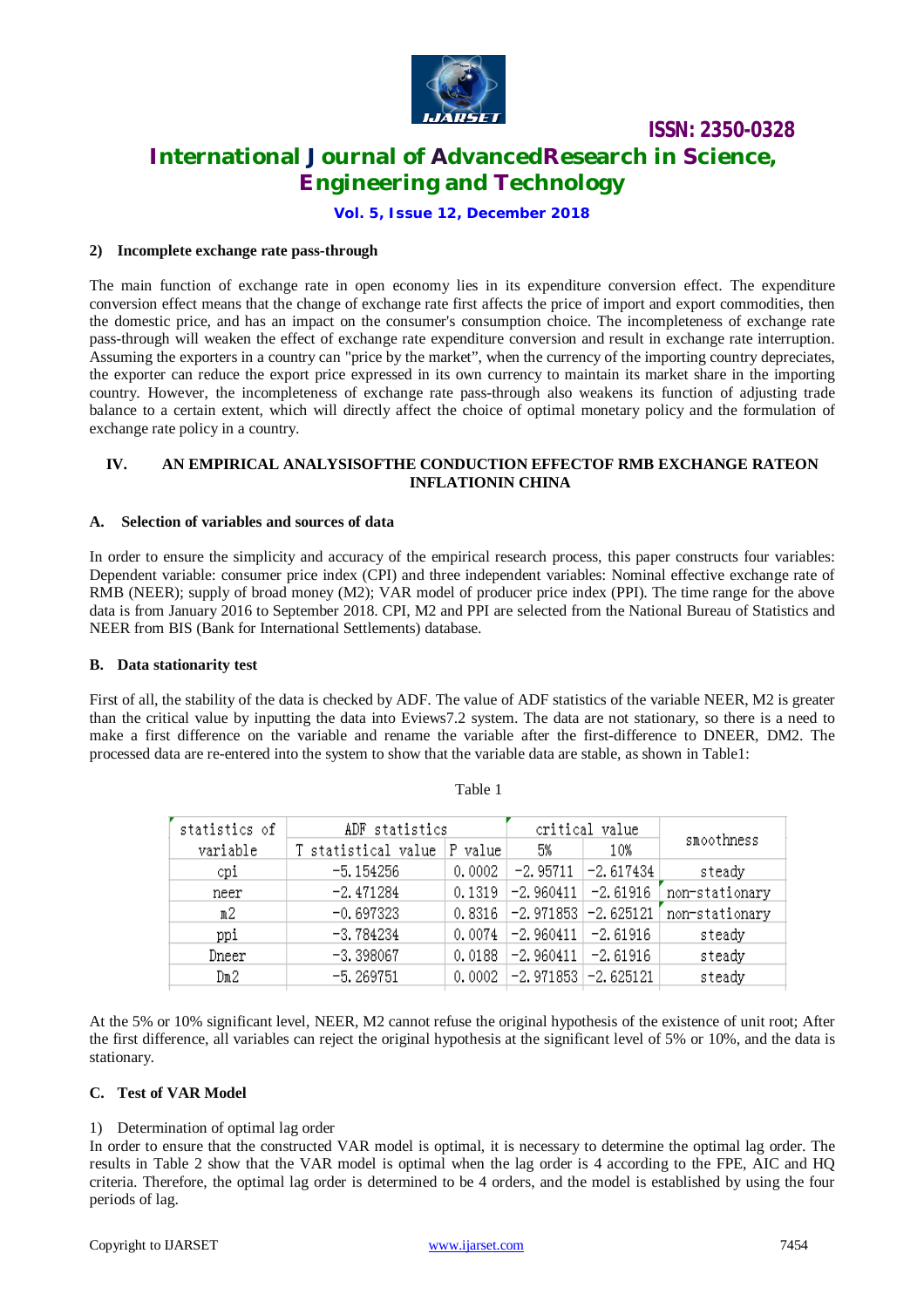

# **International Journal of AdvancedResearch in Science, Engineering and Technology**

**Vol. 5, Issue 12, December 2018**

| Table2 Test of Optimal Lag Order Selection Criteria |                                              |                                          |                                                    |                                                          |                                                           |                                                          |
|-----------------------------------------------------|----------------------------------------------|------------------------------------------|----------------------------------------------------|----------------------------------------------------------|-----------------------------------------------------------|----------------------------------------------------------|
| Laq                                                 | LogL                                         | LR                                       | FPE.                                               | AIC.                                                     | sc                                                        | HQ                                                       |
| 0.<br>2.<br>3.                                      | 152.8156<br>182.6462<br>192.2040<br>217.7419 | NA.<br>49.00739<br>12.97126<br>27.36208* | $2.84e-10$<br>1.07e-10<br>$1.84e-10$<br>$1.15e-10$ | $-10.62969$<br>$-11.61759$<br>$-11.15743$<br>$-11.83871$ | $-10.43937$<br>$-10.66601*$<br>$-9.444592$<br>$-9.364614$ | $-10.57151$<br>$-11.32668$<br>$-10.63380$<br>$-11.08235$ |
| 4                                                   | 241.8509                                     | 18.94281                                 | $1.03e-10*$                                        | $-12.41792*$                                             | $-9.182570$                                               | $-11.42884*$                                             |

#### 2) Characteristic root test

It can be seen from Fig. 1 that the model has characteristic roots and all the characteristic roots are in the unit circle, which indicates that there is no one or more characteristic roots in the model, namely that the model is stable.



Fig. 1Characteristic root test value Inverse Roots of AR Characteristic Polynomial

After the establishment of the basic model, the application of VAR model can be further carried out, namely to explore the impact of each influence factor on corresponding variables and impact degree.

#### **D. Application of VAR Model**

1) Granger causality test

Granger causality test is applied to determine whether independent variables and dependent variables areinterdependent. The results are shown in Table3: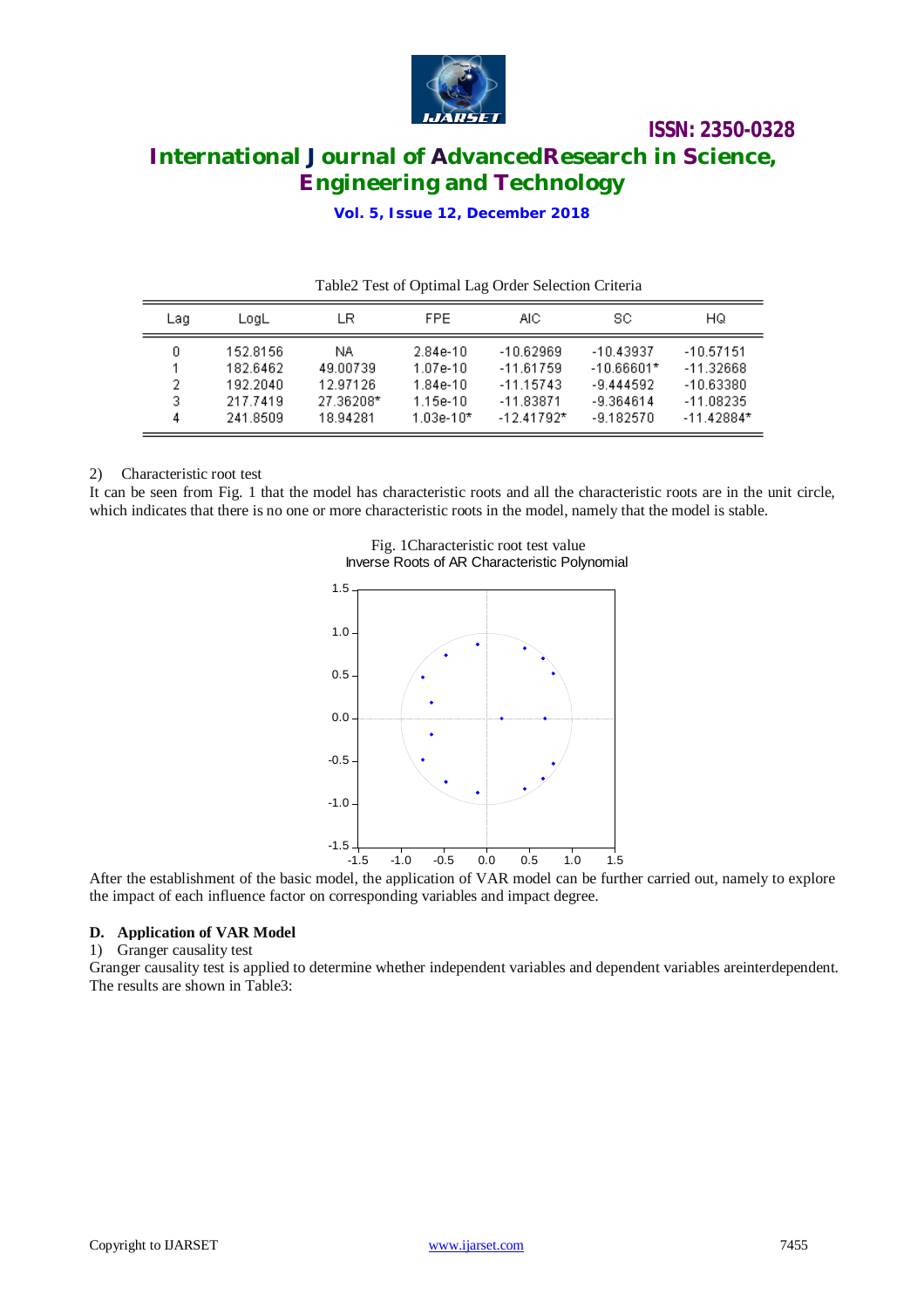

# **International Journal of AdvancedResearch in Science, Engineering and Technology**

**Vol. 5, Issue 12, December 2018**

| Dependent variable: CPI    |                                  |             |                            |  |  |
|----------------------------|----------------------------------|-------------|----------------------------|--|--|
| Excluded                   | Chi-sa                           | df          | Prob.                      |  |  |
| DM2<br><b>DNEER</b><br>PPI | 7.633597<br>17.33601<br>22.92509 | 4<br>4<br>4 | 0.0359<br>0.0017<br>0.0001 |  |  |
| All                        | 54.67010                         | 12          | 0.0000                     |  |  |

Table 3 Granger Causality Test Results

The data in Table 3 indicates the probability of accepting hypotheses. If the number becomes smaller, the stronger the causal relationship between the independent variable and the dependent variable will be stronger. Thus, M2, NEER and PPI are Granger causes of CPI.





As shown from the above figure, PPI has the greatest influence on CPI among the three influencing factors. When PPI gives a positive impact, CPI immediately responds and reaches the peak in the third phase, and then disappears gradually in the sixth phase. When NEER produces a positive impact, it will bring a reverse impact to CPI. There is a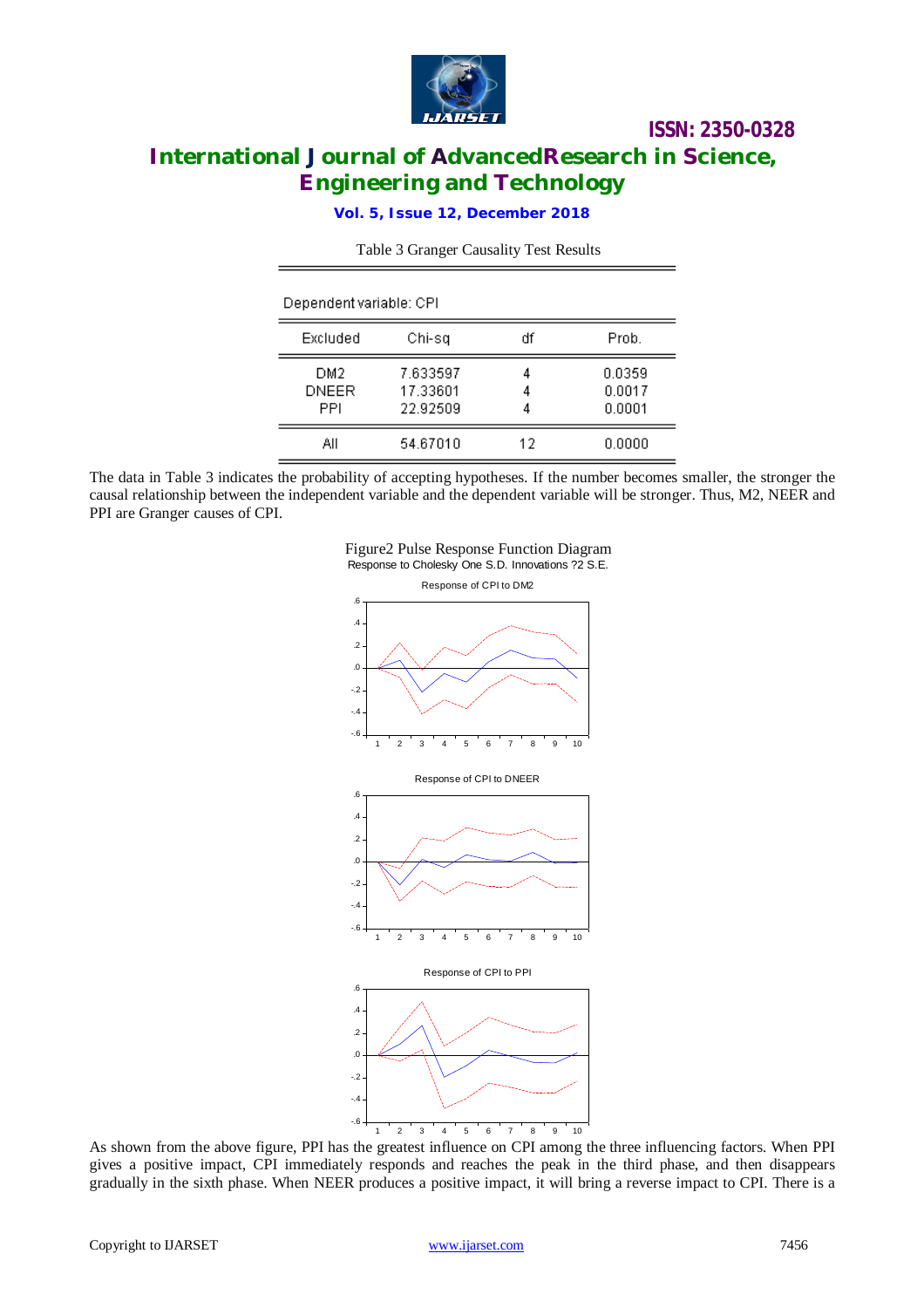

**International Journal of AdvancedResearch in Science, Engineering and Technology**

### **Vol. 5, Issue 12, December 2018**

long-term equilibrium relationship between CPI and NEER, M2, in which CPI is positively correlated with PPI, M2 and negatively correlated with NEER.

#### 2) Analysis of variance decomposition

Variance decomposition is based on the analysis of the impact strength of different variables to the total change, so as to determine the impact of each factor on the results of the study. Therefore, the relative importance of any variable shock to dependent variables in VAR model can be analyzed.

| Period                               | S.E.     | CPI      | DM2      | <b>DNEER</b> | PPI      |
|--------------------------------------|----------|----------|----------|--------------|----------|
|                                      | 0.282147 | 100.0000 | 0.000000 | 0.000000     | 0.000000 |
| 2                                    | 0.378668 | 59.33738 | 3.797626 | 29.52601     | 7.338980 |
| 3                                    | 0.528427 | 36.72849 | 18.16968 | 15.35006     | 29.75177 |
| 4                                    | 0.575414 | 33.81492 | 15.95954 | 13.67535     | 36.55019 |
| 5                                    | 0.599296 | 31.22268 | 18.97359 | 13.80382     | 35.99991 |
| 6                                    | 0.604865 | 30.78011 | 19.58887 | 13.66913     | 35.96190 |
| 7                                    | 0.626810 | 28.66259 | 25.09183 | 12.74911     | 33.49648 |
| 8                                    | 0.648892 | 28.69059 | 25.51037 | 13.67373     | 32.12530 |
| 9                                    | 0.659986 | 28.41095 | 26.28520 | 13.24694     | 32.05691 |
| 10                                   | 0.666718 | 27.96985 | 27.48684 | 12.99748     | 31.54583 |
| Cholesky Ordering: CPI DM2 DNEER PPI |          |          |          |              |          |

#### Table 4 CPI Variance Decomposition

It can be seen from Table 4 that the main cause of price change is CPI itself and the contribution of PPI to 27.96% and 31.54%, respectively. The contribution of PPI to CPI decreases gradually after reaching the peak of 36.55% in the fourth phase. The contribution of NEER to CPI is the largest in the first phase to the second phase, and begins to decline after reaching 29.52% in the second phase, and keeps stable at 13% in the third phase. Like pulse analysis, NEER's contribution to CPI remains a negative growth. The contribution of M2 to CPI has been increasing gradually, up to 27%. Therefore, in the long run, the effect intensity of variables on CPI ranges from large to small in order: PPI, M2, NEER.

In a word, the results of pulse response analysis and variance decomposition show that: Although the change of the nominal effective exchange rate of RMB (NEER) has a negative effect on the domestic price level to some extent, the appreciation of the RMB will only cause a small decline in CPI. The pass-through effect coefficient is incomplete and there is a certain delay, RMB appreciation cannot restrain inflation effectively.

#### **E. Conclusions and Suggestions**

Firstly, in the short term, it is weak of the conduction effect of effective exchange rate changes of RMB to CPI. Clearly, RMB appreciation is not an effective way to control inflation.

Secondly, in the long run, CPI is positively correlated with RMB supply and PPI and negatively correlated with RMB nominal effective exchange rate. The conduction of RMB nominal effective exchange rate to CPI is incomplete. We should reasonably adjust the level of monetary policy and strengthen the control of inflation.

#### **REFERENCES**

<sup>[</sup>1] Fang Xiancang, Li Wenwen. The Price Conduction Effect of RMB Exchange Rate Change: Theory and Demonstration [J]. Journal of East China Normal University, 2010(2).

<sup>[2]</sup> HaoLijun. Analysis on the Pass-through Effect of RMB Exchange Rate Change on Domestic Inflation Rate [J].Journal of Financial Development Research, 2011(4).